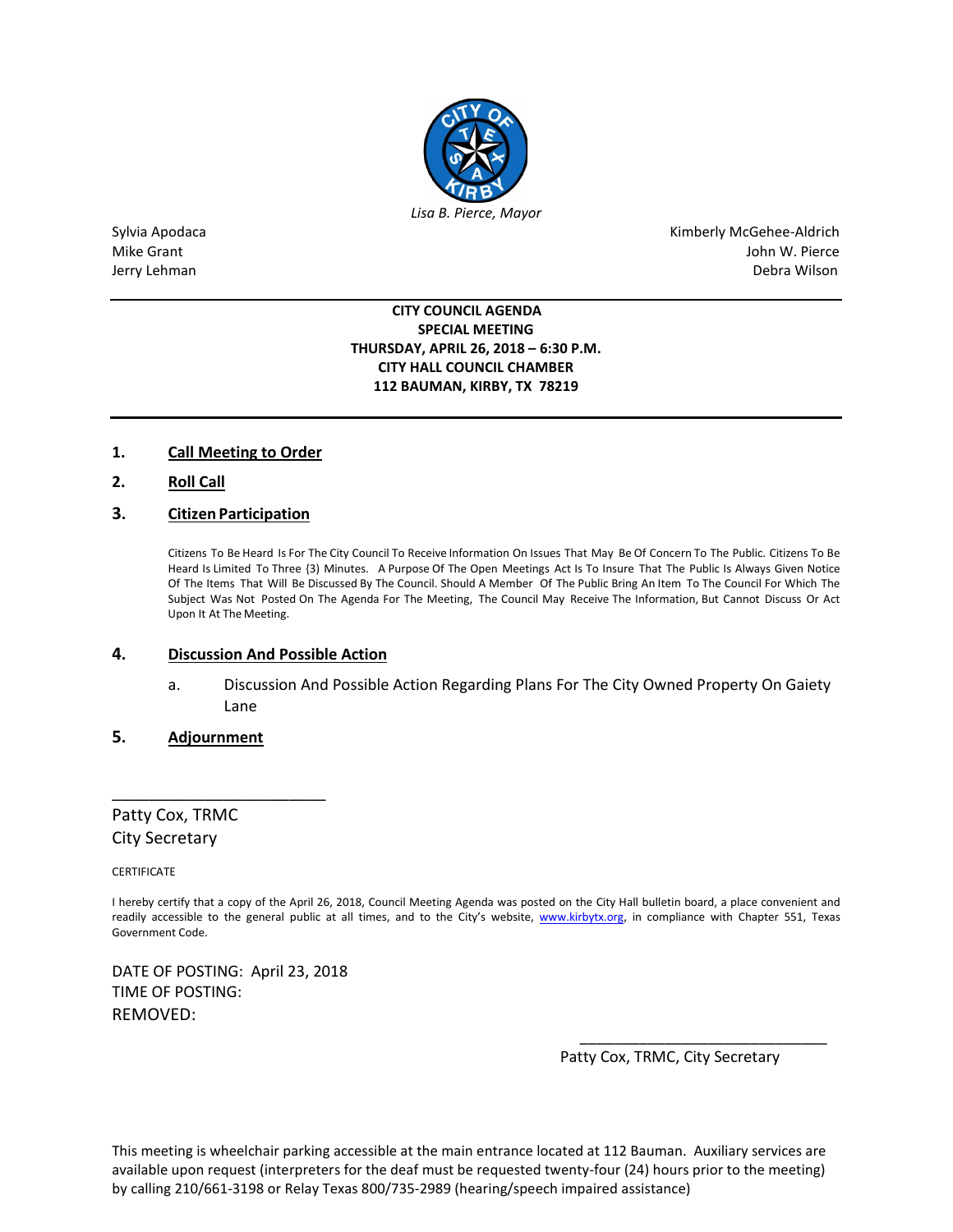

*Lisa B. Pierce, Mayor* 

Sylvia Apodaca National Apodaca Kimberly McGehee-Aldrich Mike Grant John W. Pierce Jerry Lehman Debra Wilson (2008) and the state of the state of the state of the state of the state of the state of the state of the state of the state of the state of the state of the state of the state of the state of the

> **CITY COUNCIL AGENDA PUBLIC HEARING/REGULAR MEETING THURSDAY, APRIL 26, 2018 – 7:00 P.M. OR IMMEDIATELY FOLLOWING THE SPECIAL MEETING CITY HALL COUNCIL CHAMBER 112 BAUMAN, KIRBY, TX 78219**

## **1. Call Meeting to Order**

## **2. Invocation and Pledge of Allegiance to the Flag**

### **3. Mission Statement**

"The City of Kirby is dedicated to delivering excellent municipal services to our entire community in a fiscally responsible manner."

### **4. Roll Call**

### **5. Citizen Participation**

Citizens To Be Heard Is For The City Council To Receive Information On Issues That May Be Of Concern To The Public. Citizens To Be Heard Is Limited To Three (3) Minutes. A Purpose Of The Open Meetings Act Is To Insure That The Public Is Always Given Notice Of The Items That Will Be Discussed By The Council. Should A Member Of The Public Bring An Item To The Council For Which The Subject Was Not Posted On The Agenda For The Meeting, The Council May Receive The Information, But Cannot Discuss Or Act Upon It At The Meeting.

### **6. Consideration Of And Action On Minutes**

a. Regular Meeting Minutes – April 12, 2018

### **7. Public Hearing**

a. On A Request To Have The Property Located At CB 5865 BLK LOT E 183 FT Of S 100 FT Of 12, Otherwise Known As 4810 Gibbs Sprawl Road, Kirby, TX 78219,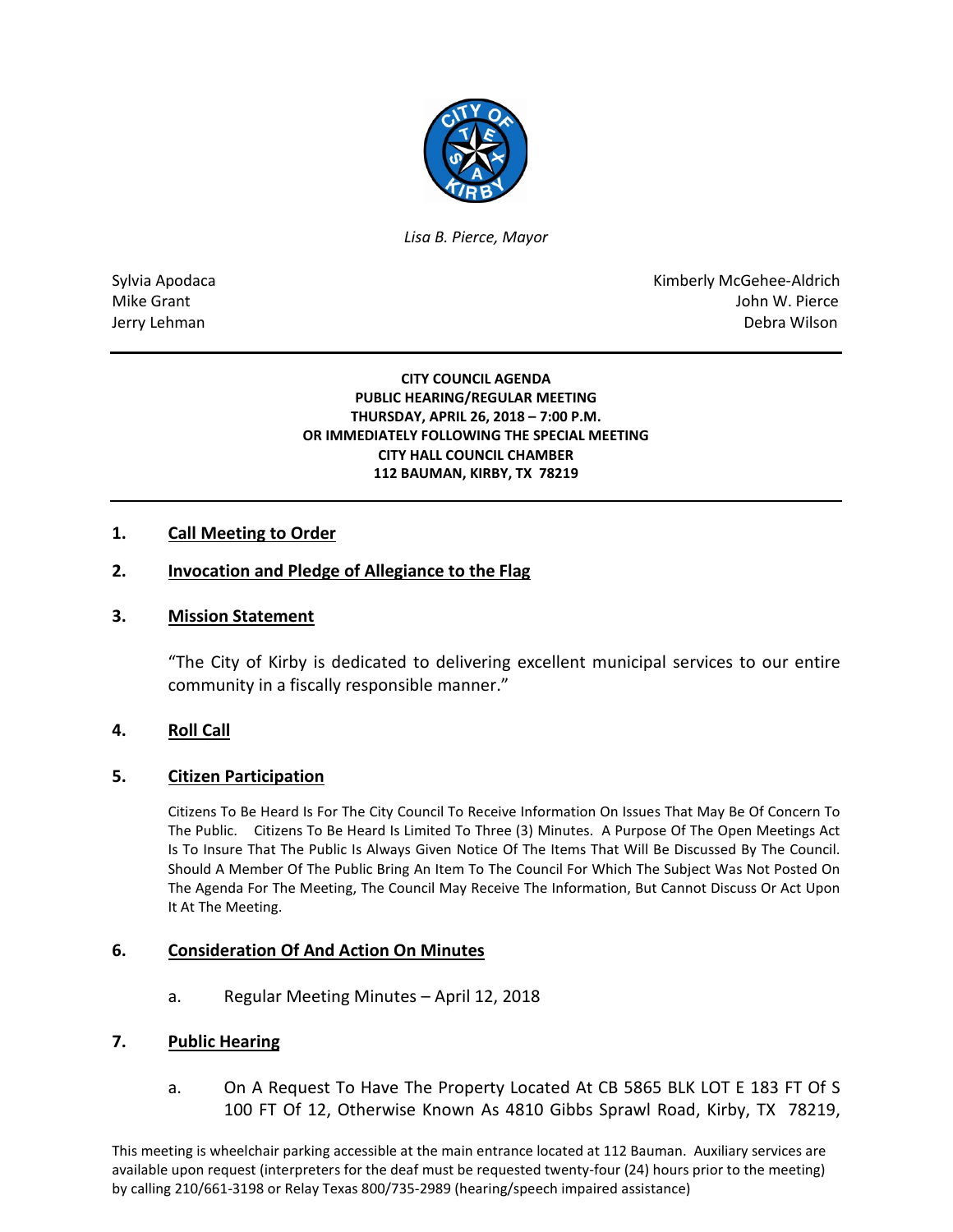Which Is Zoned Commercial, Office And Retail (C-1) To Be Used As A Residential (R-1) Property.

b. On A Request To Have The Property Located At CB 5865, BLK Lot E 180 FT Of S 60 FT Of N 90 FT Of 12, Otherwise Known As 4814 Gibbs Sprawl Road, Kirby, TX 78219, Which Is Zoned Commercial, Office And Retail (C-1) To Continue To Be Used As A Residential (R-1) Property.

# **8. Discussion And Possible Action**

- a. Discussion And Possible Action On A Request To Have The Property Located At CB 5865 Blk Lot E 183 Ft Of S 100 Ft Of 12, Otherwise Known As 4810 Gibbs Sprawl Road, Kirby, TX 78219, Which Is Zoned Commercial, Office And Retail (C-1) To Be Used As A Residential (R-1) Property, Including Consideration Of Ordinance No. O-2018-836 Amending The Zoning Ordinance Of The City Of Kirby, Texas, To Grant Specific Use Permit #2018-007 For Use Of The Property At 4810 Gibbs Sprawl Road, Kirby, Texas For A Single Family Residence. This is the First reading.
- b. Discussion And Possible Action On A Request To Have The Property Located At CB 5865, BLK Lot E 180 FT Of S 60 FT Of N 90 FT Of 12, Otherwise Known As 4814 Gibbs Sprawl Road, Kirby, TX 78219, Which Is Zoned Commercial, Office And Retail (C-1) To Continue To Be Used As A Residential (R-1) Property, Including Consideration Of Ordinance No. O-2018-837 Amending The Zoning Ordinance Of The City Of Kirby, Texas, To Grant Specific Use Permit #2018-008 For Use Of The Property At 4814 Gibbs Sprawl Road, Kirby, Texas For A Single Family Residence. This is the First reading.
- c. Discussion And Possible Action To Review Ordinance No. O-2014-748 Regulating Signs In The City Of Kirby, Texas, And Superseding All Previous Ordinances Pertaining To Signs, And Providing Penalties For Violation Thereof.
- d. Discussion And Possible Action On Park Rental Fee Waiver Request From Kirby Baptist Church
- e. Discussion And Possible Action On Kirby Senior Center Fundraiser
- f. Discussion And Possible Action On Kirby Senior Center Articles Of Incorporation
- g. Discussion And Possible Action On Nonprofit Grant Application For City Of Kirby Funding
- h. Discussion And Possible Action On Personnel Policies Manual Revisions
- i. Discussion And Possible Action On The Annual HOBO Fest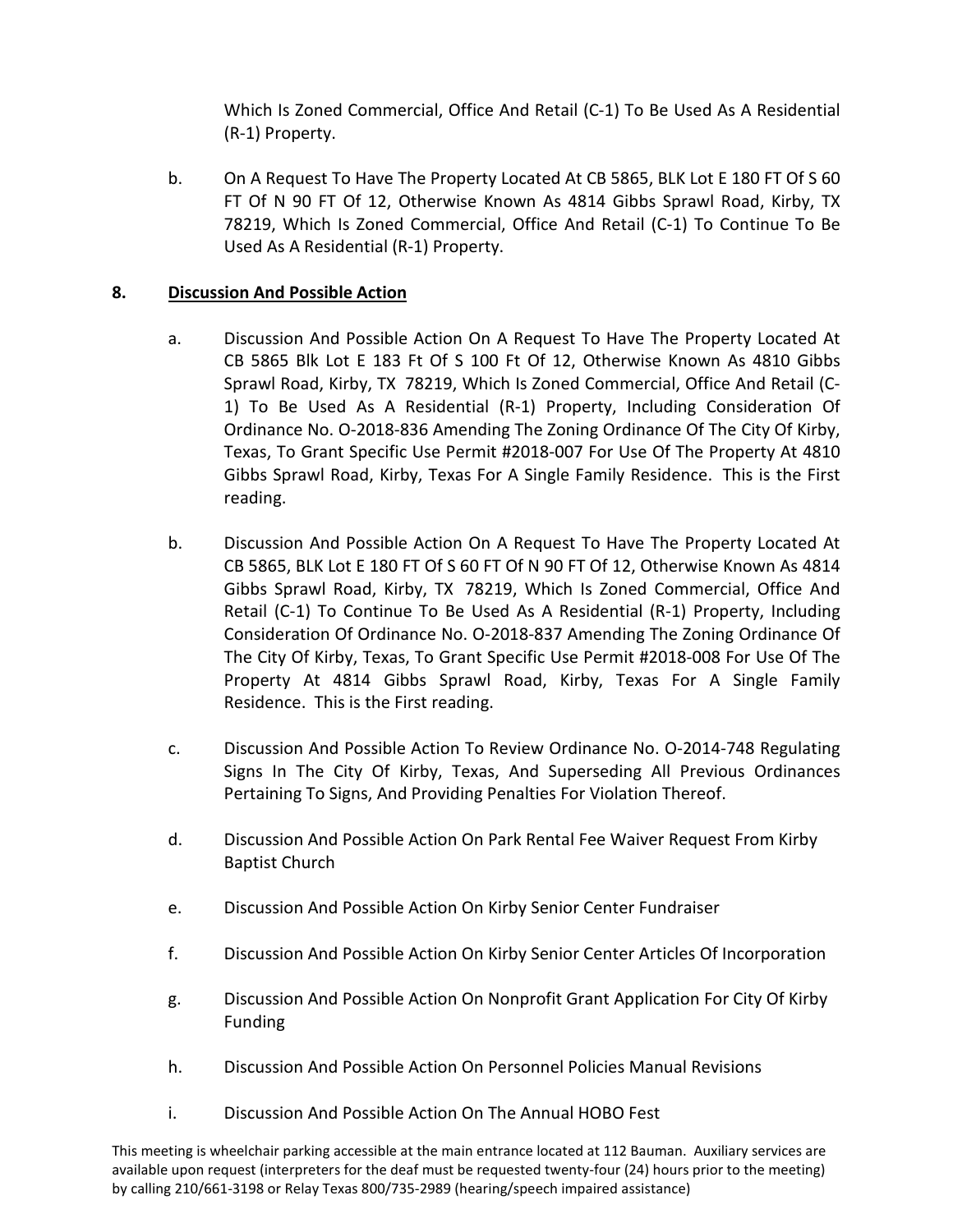- j. Discussion And Possible Action On Ordinance No. O-2018-832 Amending Ordinance No. O-2016-783 Of The Code Of Ordinances To Set Times For Putting Out And Retrieving Refuse Containers for Residential Solid Waste Collection And To Specify The Location Of Placement Of Refuse And Recyclable Containers. This Is The Second Reading.
- k. Discussion And Possible Action On Ordinance No. O-2018-833 Repealing Ordinance No. 91-474 And Adopting Ordinance No. O-2018-833 Of The Code Of Ordinances Of the City Of Kirby Which Prohibits Scavenging Within The Corporate Limits And Providing For A Penalty. This Is The First Reading
- l. Discussion And Possible Action On Ordinance No. O-2018-834 Repealing And Replacing Ordinance No. O-2001-572 And Adopting A New Administrative Fee Schedule For Police Department Services. This Is The First Reading.
- m. Discussion And Possible Action On Ordinance No. O-2018-835 Repealing And Replacing Chapter 74 Of The Code Of Ordinances And Adopting A New Chapter 74 Authorizing Police Officers To Impound A Motor Vehicle Found To Be In Violation Of Certain City Ordinances Or State Laws; To Establish The City Of Kirby Impound Lot; To Establish Storage Fees; To Provide for The Imposition Of Fees; And Providing for Severability And An Effective Date. This Is The First Reading.
- n. Discussion And Possible Action On Ordinance No. 2013-731 An Ordinance Repealing Existing Chapter 91 Of The Code Of Ordinances And Adopting A New Chapter 91 Entitled "Animals" To Set Out Provisions As To Animals, Including An Animal Shelter, Animal Control Officers, Licensing, Animal Bites And Animal Care, Spaying And Neutering, Rabies Control, Adoption Of Animals, Fees, Enforcement, And Related Matters, And Setting A Fine Not To Exceed The Amounts Set Out In Section 10.99 Of The Code Of Ordinances For Each Violation.
- o. Discussion And Possible Action On Gibbs Sprawl Road Repairs

## **9. Requests and Announcements**

a. Requests By Mayor And Council Members For Items To Be Placed On Future City Council Agendas And Announcements On City Events/Community Interests

# **10. Adjournment**

 Monique L. Vernon City Manager

\_\_\_\_\_\_\_\_\_\_\_\_\_\_\_\_\_\_\_\_\_\_\_\_\_\_\_